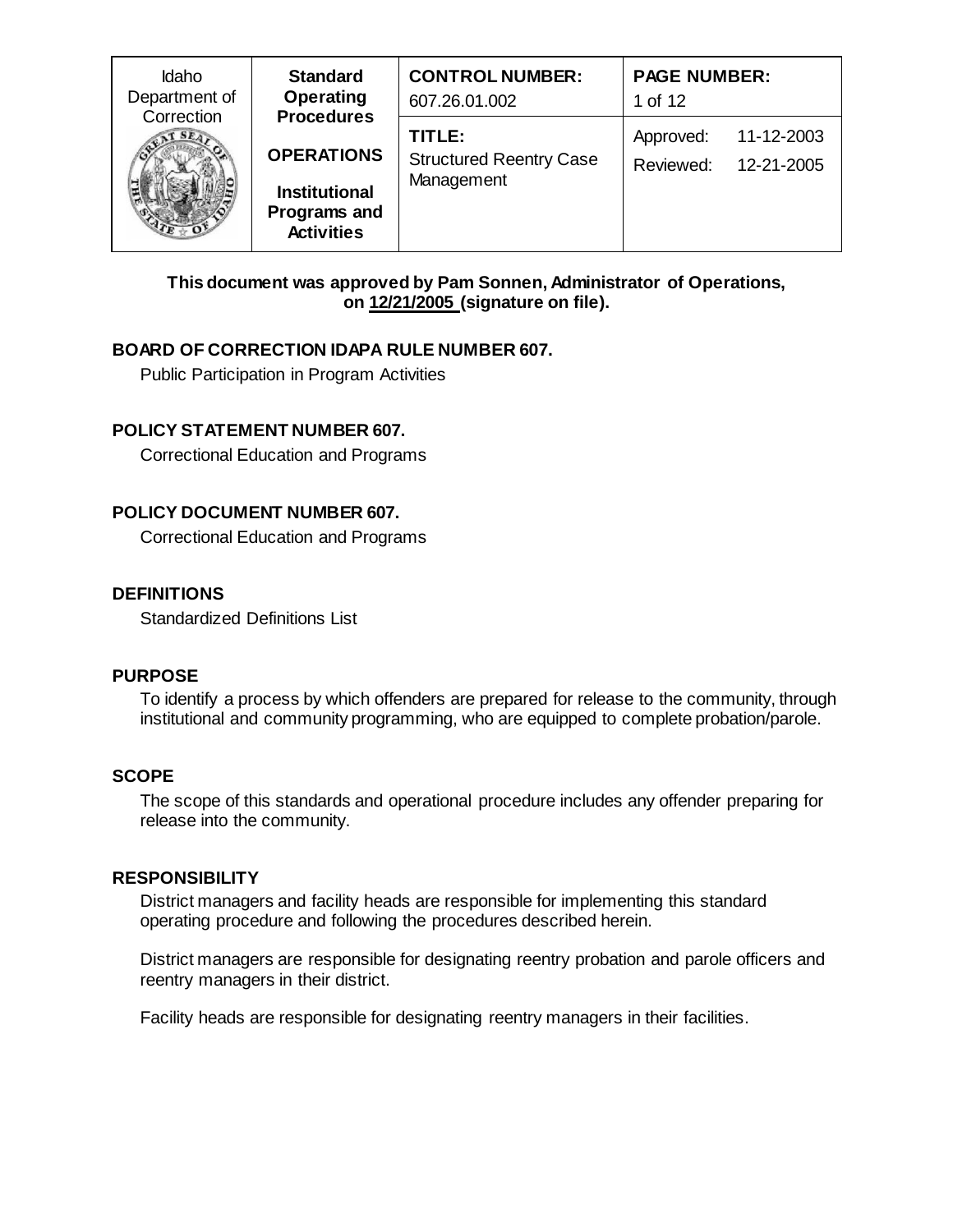#### **GENERAL REQUIREMENTS**

#### **Table of Contents**

| 6. Structured Reentry, Long and Short Term Commitments, Retained Jurisdiction 5 |  |
|---------------------------------------------------------------------------------|--|
|                                                                                 |  |
|                                                                                 |  |
|                                                                                 |  |
|                                                                                 |  |
|                                                                                 |  |
|                                                                                 |  |
|                                                                                 |  |
| Structured Reentry, Long and Short Term Commitments, Retained Jurisdiction  9   |  |
|                                                                                 |  |

#### <span id="page-1-0"></span>**1. Procedure**

Community Corrections district offices shall designate reentry parole agents/probation officers in each judicial district. Department facilities/Community Correction district offices shall designate reentry managers in each institution/district office. The reentry parole agents/probation officers, offender case managers, and the offender will collaborate to develop reentry individual case plans for the offenders. The reentry managers at each location will be responsible for ensuring the reentry parole agents/probation officers, offender case managers, and parole hearing officers are collaborating with each other to make certain plans have been developed that assist the offender upon release to the community.

### <span id="page-1-1"></span>**2. Reception and Diagnostic Unit (RDU) Intake**

Offenders received at the Reception and Diagnostic Unit (RDU) without an assessment will be assessed for criminogenic risk and need using the Level of Service Inventory-Revised,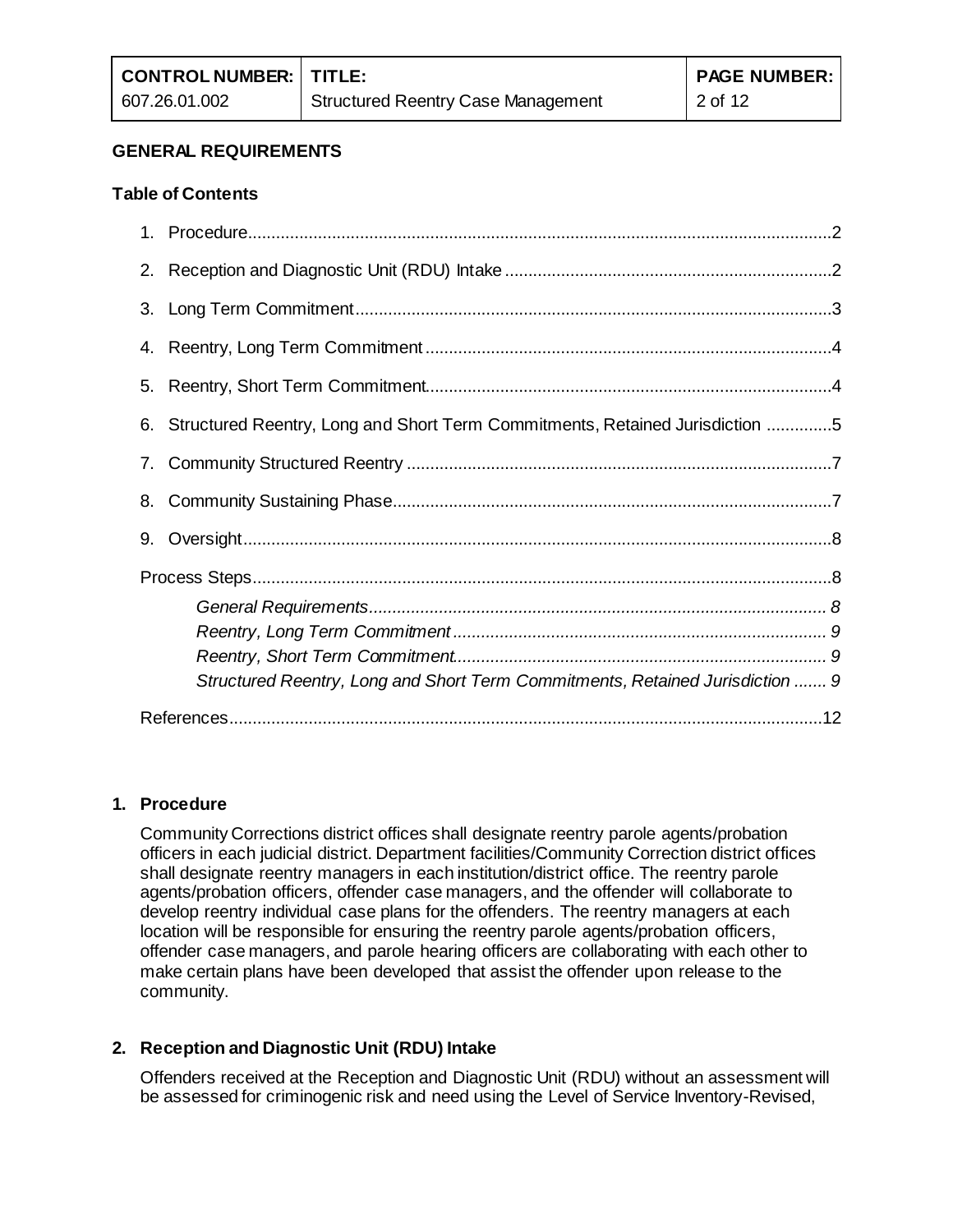| <b>CONTROL NUMBER:   TITLE:</b> |                                           | <b>PAGE NUMBER:</b> |
|---------------------------------|-------------------------------------------|---------------------|
| 607.26.01.002                   | <b>Structured Reentry Case Management</b> | 3 of 12             |

TABE Locator and Texas Christian University Drug Screen. When indicated by assessment or when recommended by program staff, secondary assessments such as the Hare Psychopathy Checklist - Revised for psychopathy or substance abuse assessments shall be administered to offenders either at RDU or at a receiving institution to further measure offender risk and need.

RDU staff will jointly develop individual case plans or modify existing case plans with the offender that target criminogenic risks and needs identified through assessment. Individual case plans will include goals, objectives, action plans and timelines to complete programs by the offenders parole eligibility date (PED) or tentative parole date (TPD). Programs and timelines will be ranked according to an offender's need and ability to comprehend and complete the material. The individual case plan will be entered into the Offender Management Program (OMP) module of the Corrections Integrated System (CIS).

RDU program staff will recommend institution placement based on risk classification, offender amenability to programming, length of time to PED or TPD, and need as identified in the domains of the LSI, the TCU Drug Screen, TABE Locator and secondary assessments.

#### <span id="page-2-0"></span>**3. Long Term Commitment**

A long-term commitment is defined as approximately two (2) or more years to parole eligibility date (PED) or tentative parole date (TPD).

Case managers will identify offenders who are amenable to programming through individual interview and through file review for behavioral concerns. Those offenders that need prerequisite programs such as special education, English as a second language, mental health services or who have educational deficits shall reside at a facility, security permitting, that offers such programming. Case managers will enroll offenders in prerequisite programs as identified by assessment. Case managers will document offender progress with programming into the narrative section of the OMP module in the Corrections Integrated System.

Offenders who have completed programming or who are amenable to programming, shall receive preference for offender worker positions, Work Camp placement, Correctional Industries placement, or work crew participation. Offenders who are working should complete programming prior to their PED or TPD. Only offenders who have completed programming or who have time to complete programming before their PED, TPD or Full Term Release Date will be used on extended overnight stay work crews such as a fire crew.

Programming staff will work, when necessary, non-traditional hours to offer offender programming.

Offenders who have behavior problems as identified by disciplinary offense report (DOR) history or who chose to complete their sentence without participating in programming may be denied the privilege of work opportunities.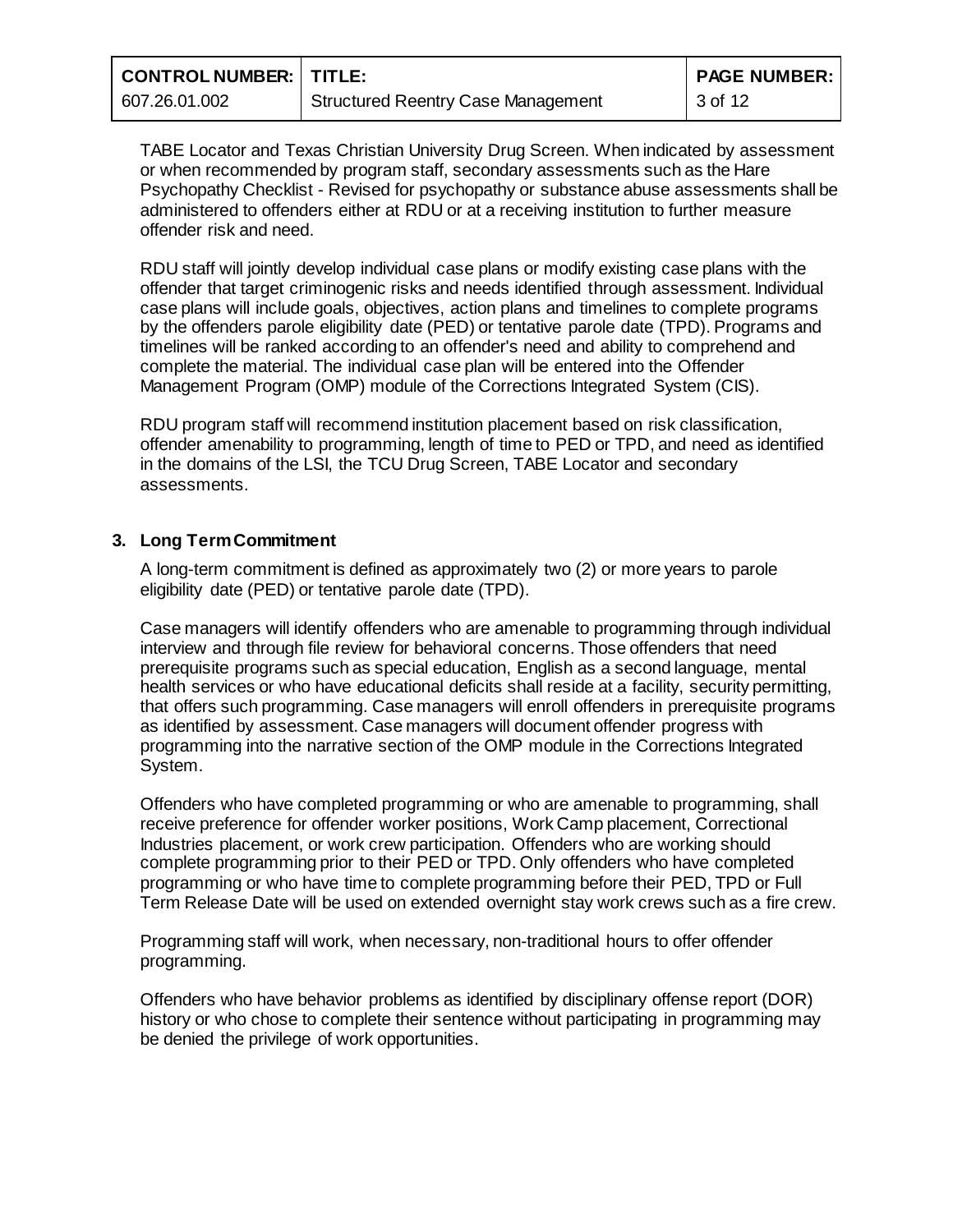| <b>CONTROL NUMBER:   TITLE:</b> |                                    | <b>PAGE NUMBER:</b> |
|---------------------------------|------------------------------------|---------------------|
| 607.26.01.002                   | Structured Reentry Case Management | 4 of 12             |

### <span id="page-3-0"></span>**4. Reentry, Long Term Commitment**

Approximately seven (7) months to two (2) years prior to parole eligibility date (PED) or tentative parole date (TPD).

When programming is available, offenders will begin the core curriculum programming, identified in their individual case plan that targets their programmatic needs, seven (7) months to two (2) years prior to their PED, or TPD. Core programming may be started earlier when circumstances dictate, such as length of time needed to complete programming or staff capacity to deliver programming. Case managers will document offender progress with programming in the curriculum in the narrative section of the OMP module in the Corrections Integrated System. When a program has been identified as a need that an offender is unable to complete at his current institution he may be moved to an institution that can provide the program, bed space and appropriate custody level.

Institutional management and case managers will contact community agencies, program providers, and stakeholders such as faith based organizations, Vocational Rehabilitation, Health and Welfare, mental health providers, victim representation and family representation, for input into the reentry process. Where feasible these stakeholders will be invited into the institutions to deliver needed services to the offender population and to consult with the offender and his case manager on community safety and reentry issues prior to his release. Stakeholders may be a part of a reentry team established in the institution.

Offenders who are working should complete programming prior to their PED or TPD. Only offenders who have completed programming or who have time to complete programming before their PED, TPD or Full Term Release Date will be used on extended overnight stay work crews such as a fire crew.

Programming staff will work, when necessary, non-traditional hours to offer offender programming.

### <span id="page-3-1"></span>**5. Reentry, Short Term Commitment**

Less than one (1) year prior to parole eligibility date (PED) or tentative parole date (TPD).

Offenders who are identified at RDU through assessment and classification as low or medium risk with a short term to PED (three (3) months to six (6) months), will be moved, security permitting, from RDU to institutions that have short term programming curriculums.

When space is available, the case manager will enroll these offenders in short term core curriculum programs as identified in their individual case plan that target their programmatic needs. For example, case managers can choose an array of short term programs based on need as identified by the LSI-R such as Breaking Barriers, Cognitive Self Change Orientation and Phase One of the program, substance abuse programs or pre-release. Short-term programs will be ranked according to the highest need prior to release and to those that can be completed prior to the PED or TPD. Case managers will enter suggested programs that cannot be completed in the institution into the Narrative section of OMP as a goal to be completed or targeted in the community. Case managers will make programs that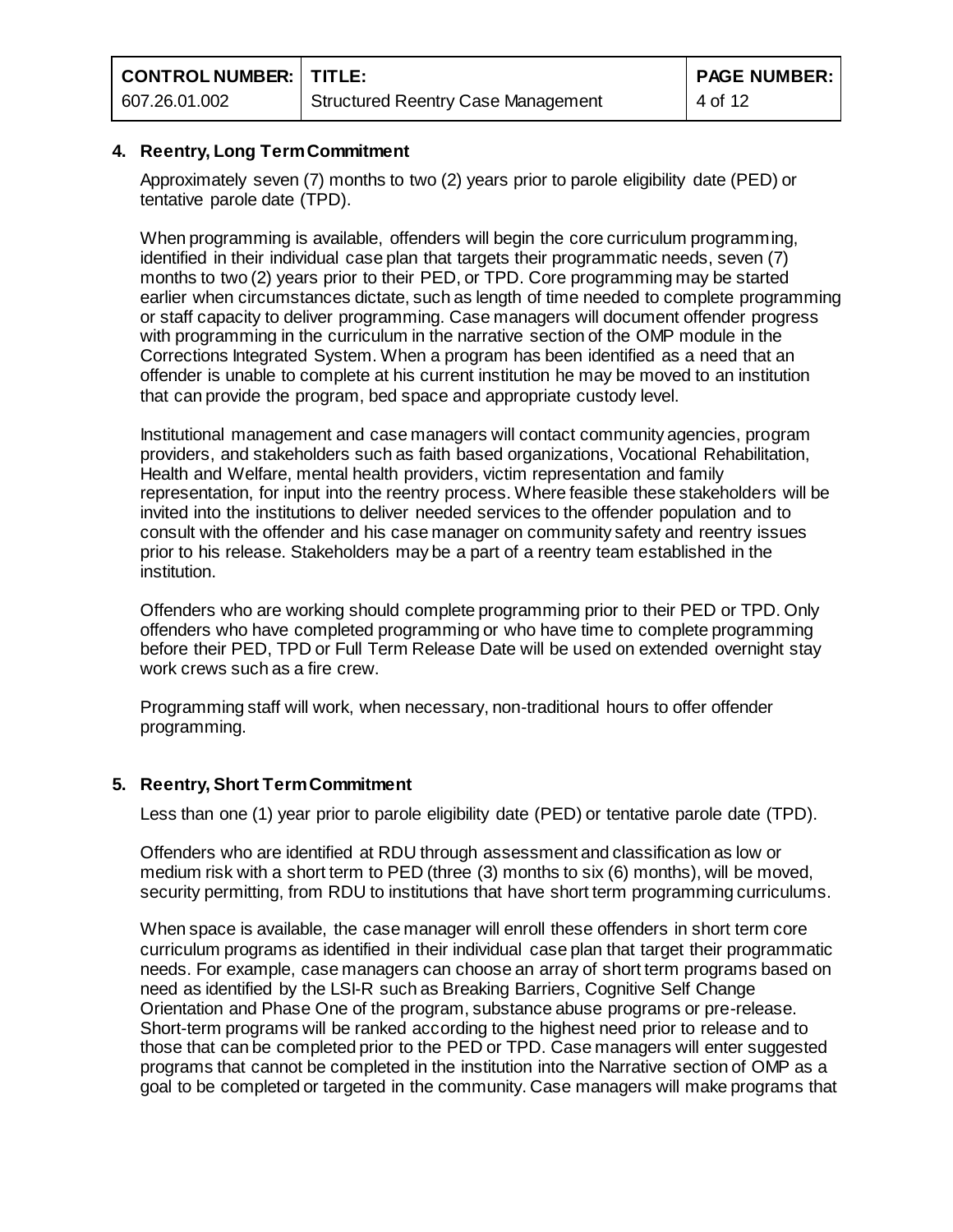| <b>CONTROL NUMBER:   TITLE:</b> |                                           | <b>PAGE NUMBER:</b> |
|---------------------------------|-------------------------------------------|---------------------|
| 607.26.01.002                   | <b>Structured Reentry Case Management</b> | 5 of 12             |

have been started in the institution but cannot be completed while there a part of the treatment plan contained in the parole plan.

Institutional management and case managers will contact community agencies, service providers, and stakeholders such as faith based organizations, Vocational Rehabilitation, Health and Welfare, mental health providers, victim representation and family representation, for input into the reentry process. Where feasible these stakeholders will be invited into the institutions to deliver needed services to the offender population and to consult with the offender and his case manager on community safety and reentry issues prior to his release. Stakeholder may be a part of a reentry team established in the institution.

### <span id="page-4-0"></span>**6. Structured Reentry, Long and Short Term Commitments, Retained Jurisdiction**

Approximately one (1) year to parole eligibility date (PED) or tentative parole date (TPD), and approximately two (2) to three (3) weeks after facility receipt for retained jurisdiction offenders (riders).

A structured reentry plan is a plan developed by the institution case manager in consultation with the offender and, where need is identified, with the RPA or assigned probation officer (PO). Structured reentry targets offender programmatic needs that have yet to be completed in facilities and identifies needs that will be targeting and addressed in the community.

Approximately one (1) year from PED or TPD for long term commitments and upon institution placement for short-term commitments, the offender case manager should meet with the offender to develop a Structured Reentry Plan. For offenders who are difficult to place in the community the case manager will contact the RPA or PO, where the offender intends to parole, to collaborate in the development of a structured reentry plan. Case managers structuring reentry plans for riders will contact the reentry manager in the sentencing district for assignment of a PO who will assist in the development of a reentry plan. It is the case manager and RPA/PO responsibility to ensure that offenders are on track to complete programs. The case manager will modify the individual case plan in the OMP module in the Corrections Integrated System to include structured reentry plans not targeted earlier.

Reentry parole agents that are assigned by their district to work part-time within institutions will assist reentry parole agents/POs in other districts with resolving reentry issues. For example they may review a file or complete a signup for an agent whose district is far from the holding facility.

When there is a question about an offender's regional placement within in the state, the facility RPA will consult with other reentry parole agents in the State to identify appropriate placement.

The offender case manager will enroll offenders in short term structured reentry programs, where available, such as but not limited to, marriage and family counseling, pre-release, Community Work Center placement, Vocational Rehabilitation services, and institutional work projects. Case managers may consult with victims or victim organizations that desire input into the parole planning process. When there is a known victim issue the case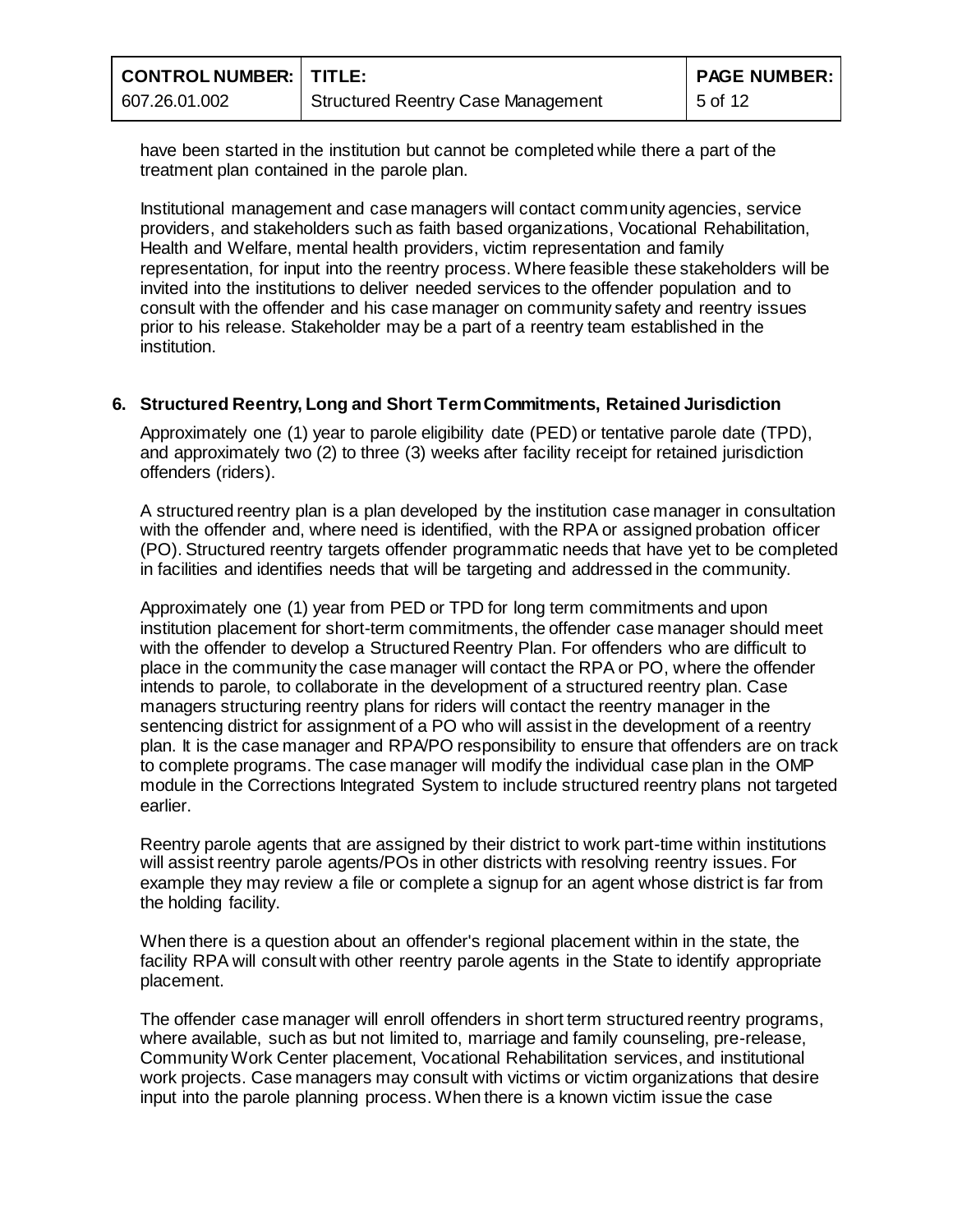| <b>CONTROL NUMBER:   TITLE:</b> |                                           | <b>PAGE NUMBER:</b> |
|---------------------------------|-------------------------------------------|---------------------|
| 607.26.01.002                   | <b>Structured Reentry Case Management</b> | $6$ of 12           |

manager will consult with the Department Victim Services Coordinator to receive input about how to resolve the concern.

Beginning approximately six (6) months from the PED or TPD, case managers will consult with the offender and, as needed, with the RPA, to identify community linkages such as housing, employment and community programming resources. Beginning approximately thirty (30) to sixty (60) days from rider release and prior to completion of the APSI, case managers will consult with the offender and, as needed, with the PO, to identify community linkages such as housing, employment and community programming resources. Where lack of housing is an issue the case manager will consult with the offender, the parole coordinator and the reentry parole agent/probation officer to develop a housing resource before parole/release. Where employability is an issue, the case manager in consultation with the parole agent/probation officer shall identify employment resources such as the Work Force Investment Board and Vocational Rehabilitation that will be accessed upon release. Case managers will consult with the reentry parole agents/probation officers to place offenders in communities where their programmatic needs may be met.

The RPA/PO will contact the offender's family, where appropriate, to inform them of a pending release and to describe the conditions of supervision.

The case manager or RPA/PO will assist the offender to obtain documents that the offender will need in the community, such as driver's license, Social Security Card, SSI application, state identification card, and alien work permits.

The offender case manager and offender, with RPA/PO input when necessary, will develop a parole plan/release plan that incorporates structured reentry. The parole plan will be entered into the Reflections System in the Parole Plan module.

The offender case manager will contact the Commission of Pardons and Parole by e-mail and notify the parole hearing officer there is a reentry plan entered into the Corrections Integrated System.

Beginning approximately thirty (30) to sixty (60) days from the PED or TPD, the RPA/PO and case manager will assist the offender in establishing community linkages. With respect to the PED, before community linkages are established, consideration should be given to the likelihood of an offender receiving parole based on the parole hearing report, the parole plan and case manager and RPA assessment.

The RPA/PO, in consultation with the case manager and the offender, where appropriate, will develop prior to release, a program schedule with Department and community program providers that specify the programs that the offender will attend upon release. The program schedule will specify the programs that the offender must attend and complete. For example, arrangements should be made for the offender to access substance abuse services, community mental health services, community health services, cognitive programs, and Social Security applications.

Prior to parole/release, the case manager will ensure that the Department's medical provider is aware of a pending release so that the offender receives prescribed medications prior to release and prescriptions to fill in the community.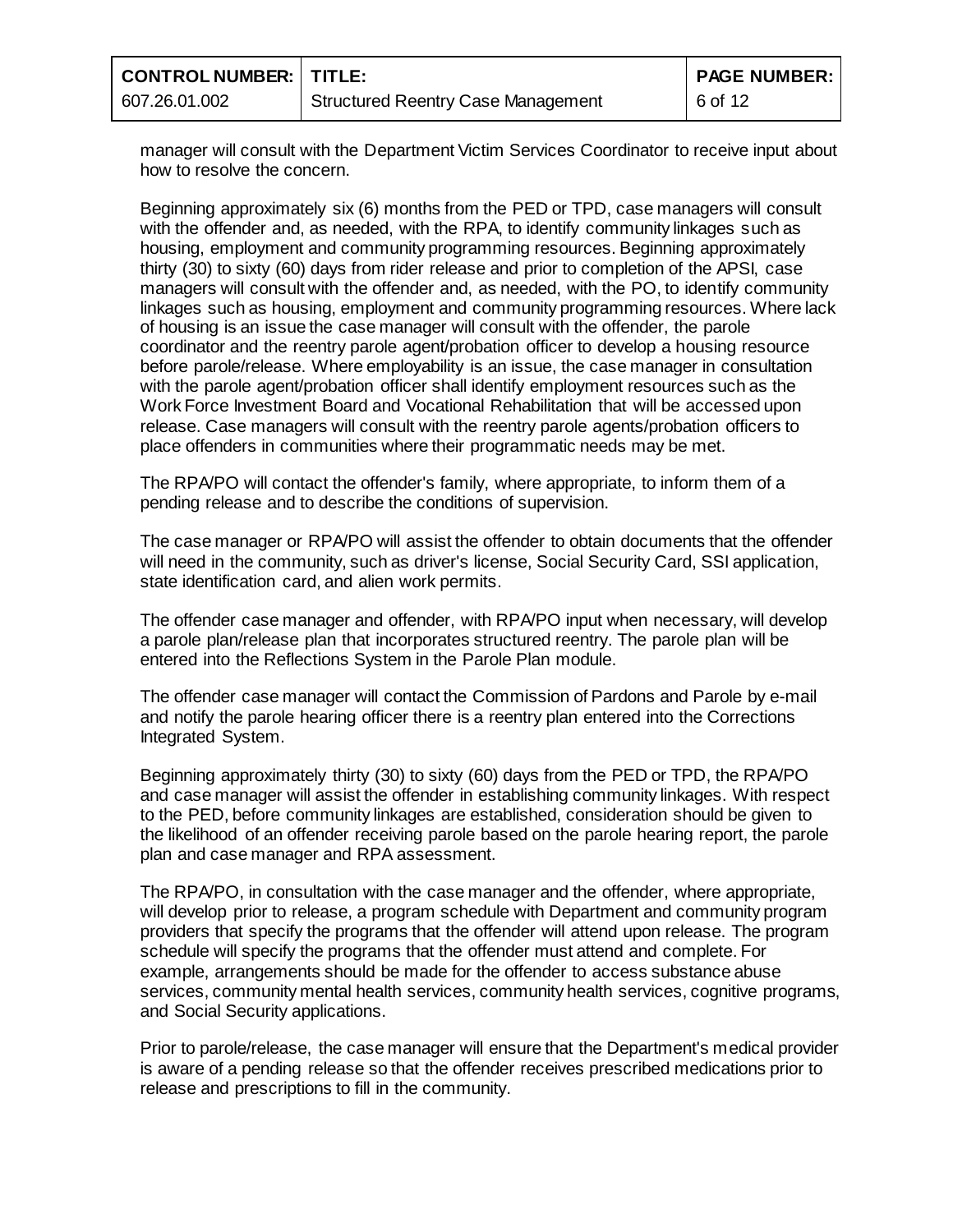| <b>CONTROL NUMBER:   TITLE:</b> |                                           | <b>PAGE NUMBER:</b> |
|---------------------------------|-------------------------------------------|---------------------|
| 607.26.01.002                   | <b>Structured Reentry Case Management</b> | $\vert$ 7 of 12     |

Where possible, the offender will be moved, a week or less prior to the release date, to a location such as a jail, institution or work center near the district where supervision will commence. The offender case manager or RPA will complete parole signup paperwork on the parole release date and the offender will be released from the holding facility. The releasing official will instruct the paroled offender to report to the receiving district office within twenty-four (24) hours of release excluding weekends and holidays.

### <span id="page-6-0"></span>**7. Community Structured Reentry**

The RPA/PO or designee will meet with the offender in the community within twenty-four (24) to forty-eight (48) hours of release, excluding weekends and holidays.

The RPA/PO will review with the parolee/probationer the individual case plan and parole/court order conditions, instruct the parolee/probationer to attend his first programming classes, review the supervision plan and schedule next appointment. Where possible, the RPA/PO will include family members and significant others in the case and supervision planning process.

The RPA/PO will complete the parole/probation signup that includes a home visit, employment verification and a programming collateral contact within two (2) weeks of receipt of the parolee/probationer. The parole agents/POs are expected to create reentry teams within the community that will consult with the agent on the individual case plan. The reentry team may consist of some of the following: community treatment providers, Health and Welfare; Vocational Rehabilitation; law enforcement; and, the victim.

The RPA will supervise the parolee using current supervision standards until such time as the parolee is stable within the community, usually thirty (30) to ninety (90) days after release. The RPA may transfer a parolee to a traditional parole officer after the parolee is stabilized. The RPA will complete a transfer summary on the parolee upon transfer to another agent or district.

### <span id="page-6-1"></span>**8. Community Sustaining Phase**

Parole agents/POs will consult with reentry team prior to a parolee's release from supervision to establish a support network after parole discharge.

The RPA/PO will jointly develop with the offender a written individual plan that identifies community resources that will continue to be available to the offender after release from parole/probation. The plan may contain some or all of the following components:

- Continued contact with the parole agent;
- Permission to attend department delivered treatment programs
- Community program and service providers
- Community stakeholders
- Law enforcement
- Vocational Rehabilitation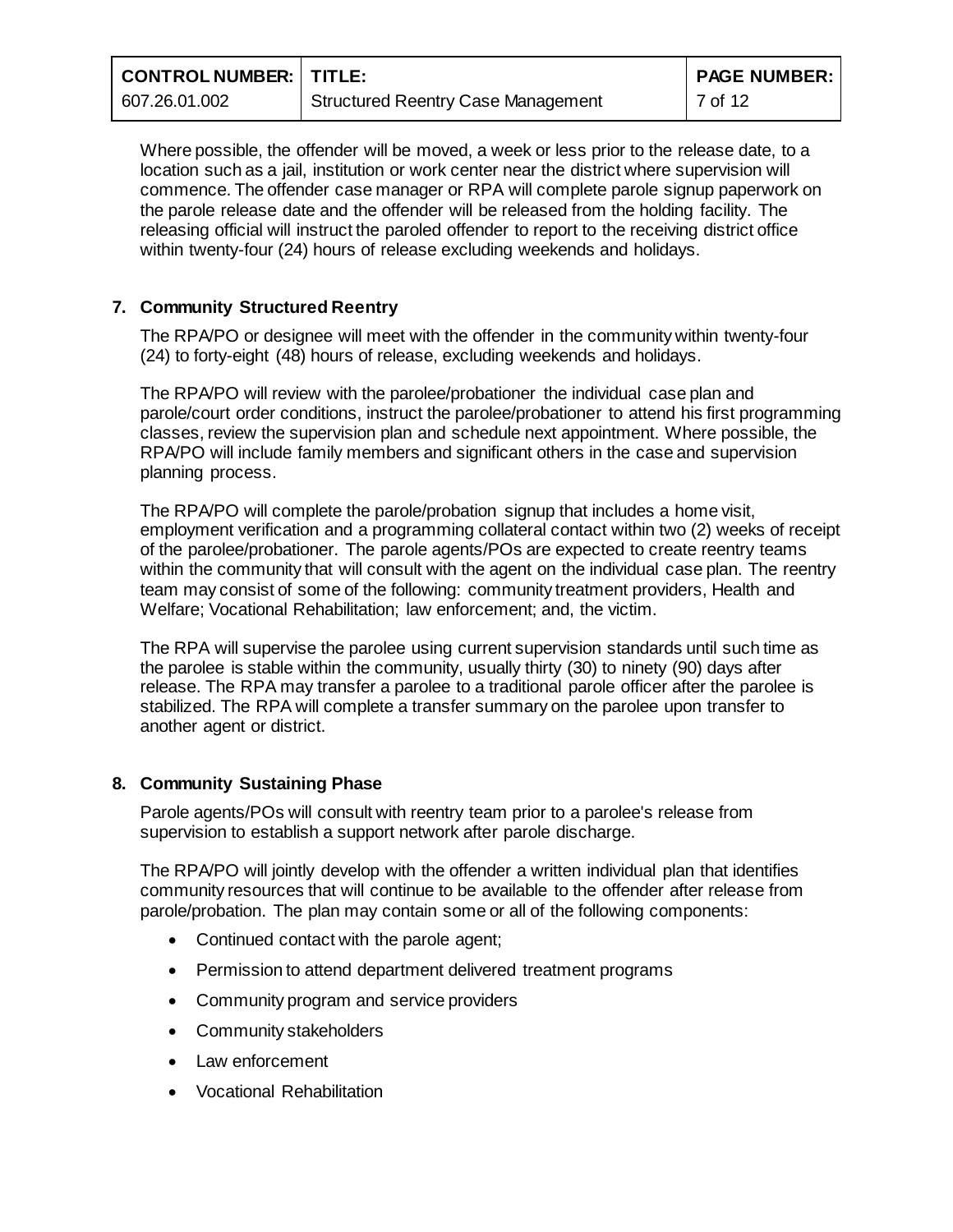- Mental health providers
- Health and Welfare Department
- Substance abuse support groups

Prior to release from parole, the releasing officer will give the parolee/probationer a copy of the individual plan.

# <span id="page-7-0"></span>**9. Oversight**

The Operations Division will monitor compliance with this Standard Operating Procedure.

### <span id="page-7-2"></span><span id="page-7-1"></span>**Process Steps**

#### *General Requirements*

| <b>Functional Roles and</b><br><b>Responsibilities</b>               | <b>Step</b>    | <b>Tasks</b><br>CIS steps are in bold                                                                                                                                                                                                                                              |
|----------------------------------------------------------------------|----------------|------------------------------------------------------------------------------------------------------------------------------------------------------------------------------------------------------------------------------------------------------------------------------------|
| <b>Community</b><br><b>Corrections or district</b><br><b>offices</b> | $\mathbf{1}$   | Shall designate reentry parole agents/probation officers in<br>each judicial district.                                                                                                                                                                                             |
| <b>Department facilities</b><br>or district offices                  | $\overline{2}$ | Shall designate reentry managers in each institution/district<br>office.                                                                                                                                                                                                           |
| The reentry managers<br>at each location                             | 3              | Will be responsible for ensuring the reentry parole<br>agents/probation officers, offender case managers, and<br>parole hearing officers are collaborating with each other to<br>make certain plans have been developed that assist the<br>offender upon release to the community. |
| <b>RDU</b>                                                           | 4              | Will administer the appropriate assessments on all<br>Offenders received without a Level of Service<br><b>Inventory-Revised, TABE Locator and Texas Christian</b><br>University Drug Screen and enter the results in OMP.                                                          |
| <b>RDU</b>                                                           | 5              | Will jointly develop individual case plans or modify<br>existing case plans in OMP with the offender that target<br>criminogenic risks and needs identified through<br>assessment.                                                                                                 |
| <b>RDU</b>                                                           | 6              | Will recommend institution placement based on risk<br>classification, offender amenability to programming, length<br>of time to PED or TPD, and need as identified in the<br>domains of the LSI, the TCU Drug Screen, TABE Locator<br>and secondary assessments.                   |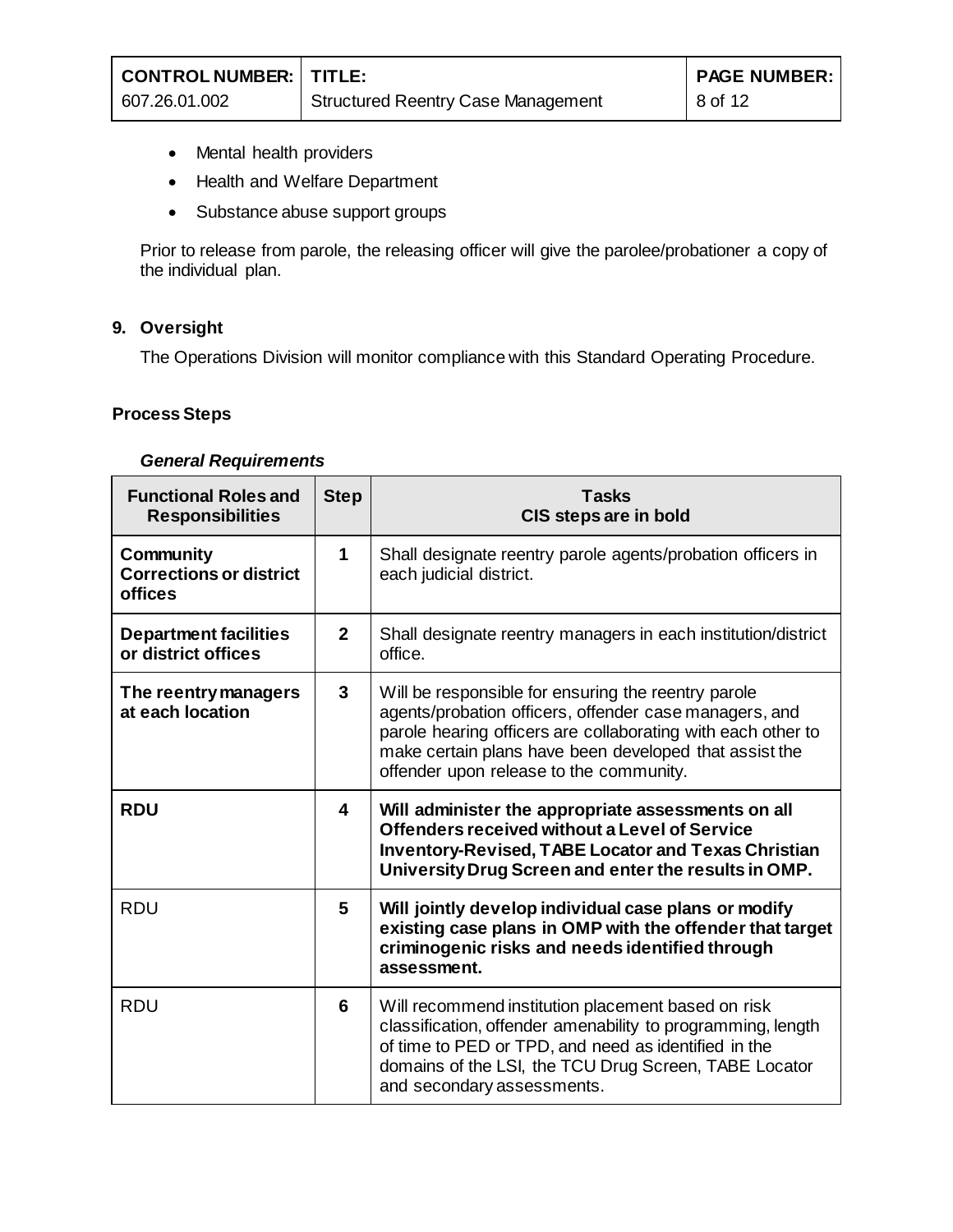| <b>CONTROL NUMBER:   TITLE:</b> |                                           | <b>PAGE NUMBER:</b> |
|---------------------------------|-------------------------------------------|---------------------|
| 607.26.01.002                   | <b>Structured Reentry Case Management</b> | 9 of 12             |

# <span id="page-8-0"></span>*Reentry, Long Term Commitment*

Approximately seven (7) months to two (2) years prior to parole eligibility date (PED) or tentative parole date (TPD).

| <b>Functional Roles and</b><br><b>Responsibilities</b>         | <b>Step</b>    | <b>Tasks</b><br>CIS steps are in bold                                                                                                          |
|----------------------------------------------------------------|----------------|------------------------------------------------------------------------------------------------------------------------------------------------|
| <b>Offenders</b>                                               | 1              | Will begin the core curriculum programming, identified in<br>their individual case plan, when programming is available.                        |
| Case managers                                                  | $\overline{2}$ | Will document offender progress with programming in<br>the Narrative section of the OMP Module in the<br><b>Corrections Integrated System.</b> |
| <b>Institutional</b><br><b>Management and case</b><br>managers | 3              | Will contact community agencies, as outlined in this SOP,<br>for input during the reentry process.                                             |
| <b>Programming staff</b>                                       | 4              | Will work, when necessary, non-traditional hours to offer<br>offender programming.                                                             |

# <span id="page-8-1"></span>*Reentry, Short Term Commitment*

Less than one (1) year prior to parole eligibility date (PED) or tentative parole date (TPD).

| <b>Functional Roles and</b><br><b>Responsibilities</b> | <b>Step</b>  | <b>Tasks</b><br><b>CIS steps are in bold</b>                                                                                                                                                                                                                                      |
|--------------------------------------------------------|--------------|-----------------------------------------------------------------------------------------------------------------------------------------------------------------------------------------------------------------------------------------------------------------------------------|
| <b>Offenders</b>                                       | 1            | Those who are identified at RDU through assessment and<br>classification as low or medium risk with a short term to<br>PED (three (3) months to six (6) months), will be moved,<br>security permitting, from RDU to institutions that have short<br>term programming curriculums. |
| Case manager                                           | $\mathbf{2}$ | Will enroll these offenders in short-term core<br>curriculum programs in OMP, as identified in their<br>individual case plan.                                                                                                                                                     |
| Case manager                                           | 3            | Will make programs that have been started in the institution<br>but cannot be completed while at that location, a part of the<br>treatment plan contained in the parole plan.                                                                                                     |

# <span id="page-8-2"></span>*Structured Reentry, Long and Short Term Commitments, Retained Jurisdiction*

Approximately one (1) year to parole eligibility date (PED) or tentative parole date (TPD) and approximately two (2) to three (3) weeks after facility receipt for retained jurisdiction offenders.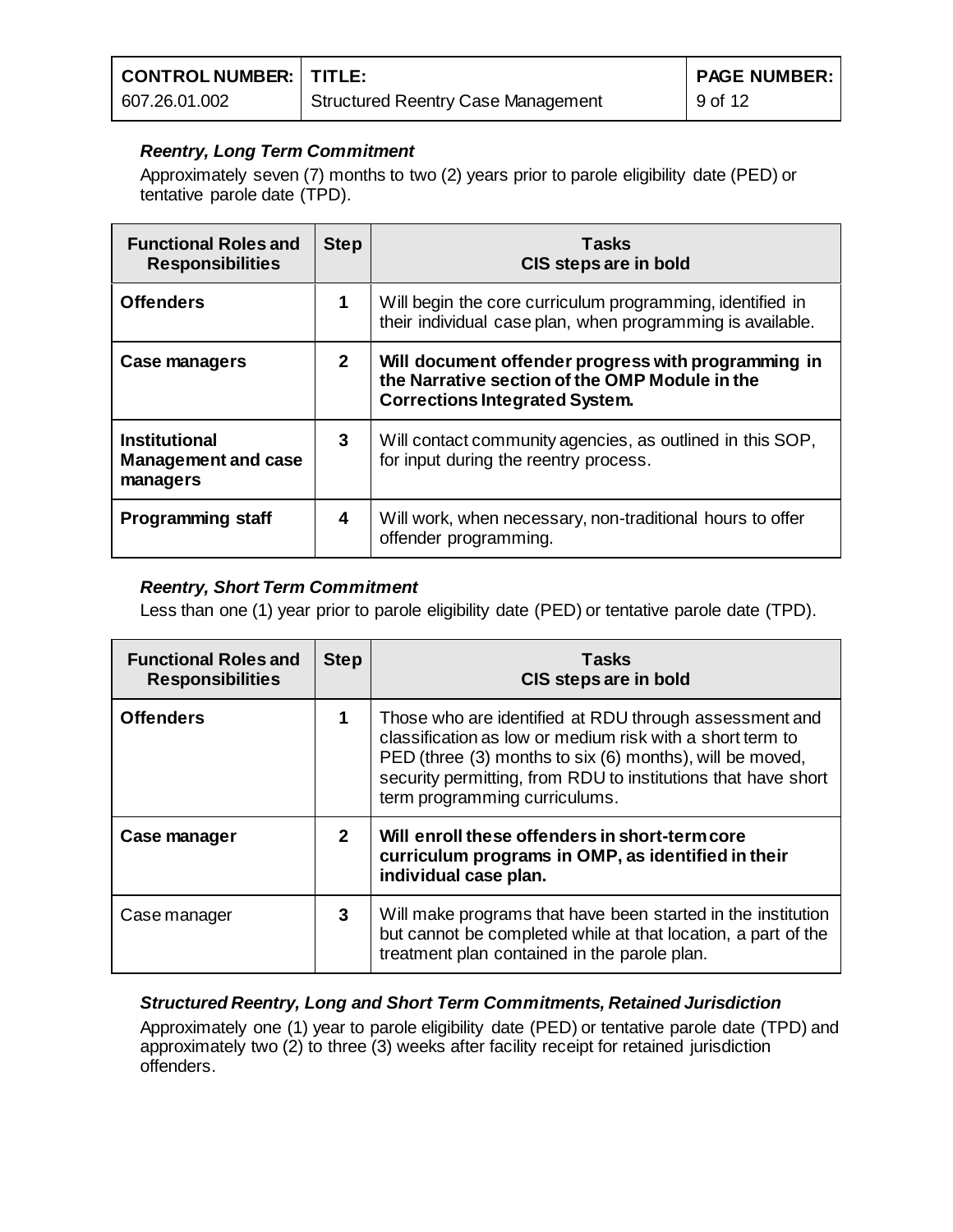**CONTROL NUMBER:** 607.26.01.002 **TITLE:** Structured Reentry Case Management

| <b>Functional Roles and</b><br><b>Responsibilities</b> | <b>Step</b>             | <b>Tasks</b><br>CIS steps are in bold                                                                                                                                                                                                                                                  |
|--------------------------------------------------------|-------------------------|----------------------------------------------------------------------------------------------------------------------------------------------------------------------------------------------------------------------------------------------------------------------------------------|
| <b>Case Manager and/or</b><br><b>RPA</b>               | 1                       | Will develop a structured reentry case plan in OMP<br>targeting pre-assessed programmatic needs.                                                                                                                                                                                       |
| Case Manager and/or<br><b>RPA</b>                      | $\mathbf{2}$            | Will ensure that the offender is on target with<br>programming goals and will keep thorough follow up<br>notes in the Narrative section of OMP.                                                                                                                                        |
| Case managers                                          | $\mathbf{3}$            | Beginning approximately six (6) months from the PED or<br>TPD will consult with the offender and, as needed, with the<br>RPA, to identify community linkages such as housing,<br>employment and community programming resources.                                                       |
| Case managers                                          | $\overline{\mathbf{4}}$ | Beginning approximately thirty (30) to sixty (60) days from<br>rider release and prior to completion of the APSI, will<br>consult with the offender and, as needed, with the PO, to<br>identify community linkages such as housing, employment<br>and community programming resources. |
| Case managers                                          | 5                       | Will consult with the reentry parole agents/probation<br>officers to place offenders in communities where their<br>programmatic needs may be met.                                                                                                                                      |
| <b>RPAPO</b>                                           | 6                       | Will contact the offender's family, where appropriate, to<br>inform them of a pending release and to describe the<br>conditions of supervision.                                                                                                                                        |
| Case manager or<br><b>RPAPO</b>                        | $\overline{7}$          | Will assist the offender in obtaining documents needed in<br>the community, such as driver's license, Social Security<br>Card, SSI application, state identification card, and alien<br>work permits.                                                                                  |
| Case manager and<br>offender,                          | 8                       | With RPA/PO input when necessary, will develop a parole<br>plan/release plan that incorporates structured reentry. The<br>parole plan will be entered into the Reflections System in<br>the Parole Plan module.                                                                        |
| Case manager                                           | 9                       | Will contact the Commission Of Pardons And Parole by e-<br>mail and notify the parole hearing officer there is a reentry<br>plan entered into the Corrections Integrated System, and<br>note the contact in the Narrative section of OMP.                                              |
| <b>RPAPO</b>                                           | 10                      | In consultation with the case manager and the offender will<br>develop prior to release, a program schedule with<br>Department and community program providers that specify<br>the programs that the offender will attend upon release.                                                |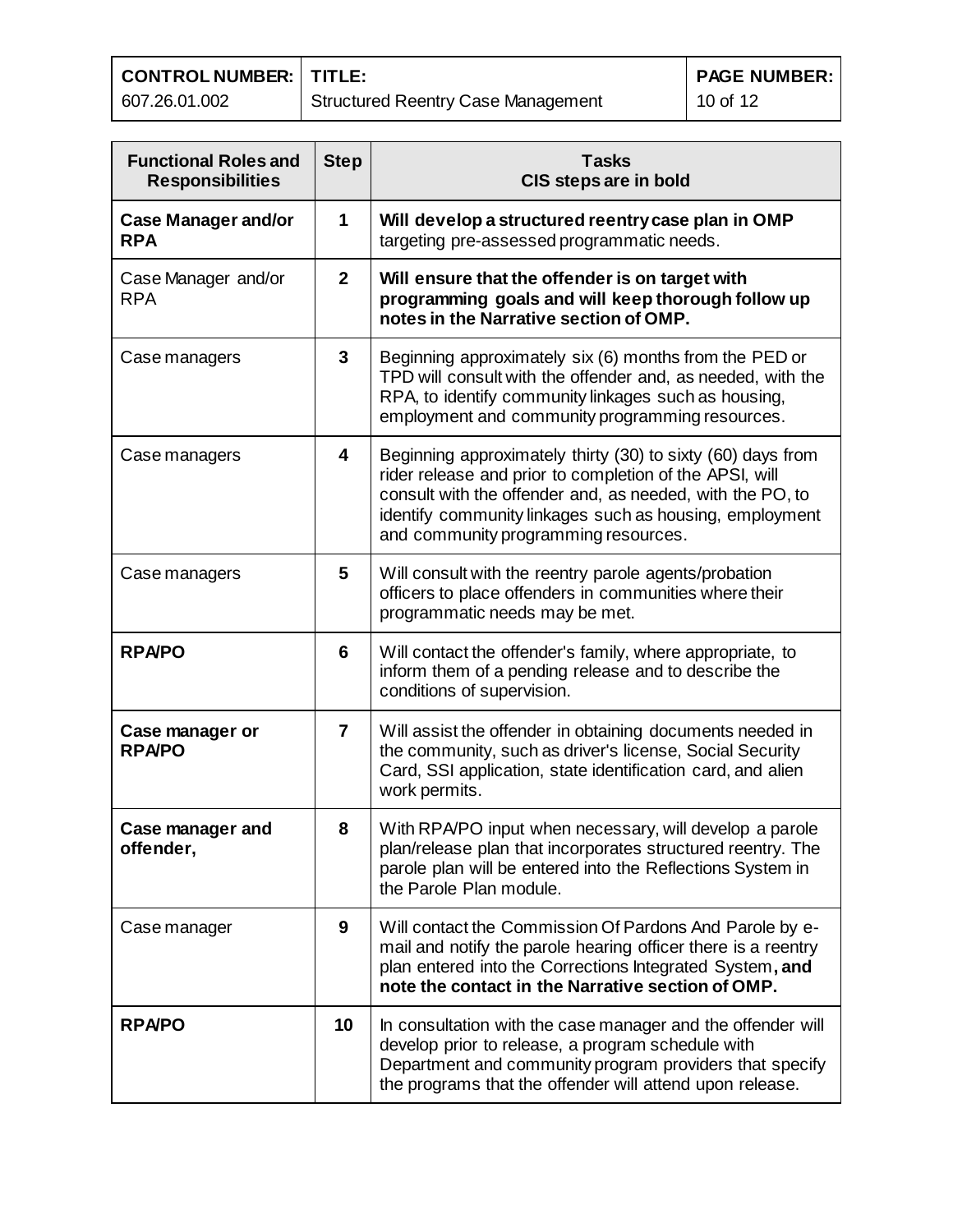**CONTROL NUMBER:** 607.26.01.002 **TITLE:** Structured Reentry Case Management **PAGE NUMBER:** 11 of 12

| <b>Functional Roles and</b><br><b>Responsibilities</b> | <b>Step</b> | <b>Tasks</b><br>CIS steps are in bold                                                                                                                                                                                                                                                                                                |
|--------------------------------------------------------|-------------|--------------------------------------------------------------------------------------------------------------------------------------------------------------------------------------------------------------------------------------------------------------------------------------------------------------------------------------|
| Case manager                                           | 11          | Prior to parole/release, will ensure that the Department's<br>medical provider is aware of a pending release so that the<br>offender receives prescribed medications prior to release<br>and prescriptions to fill in the community.                                                                                                 |
| Case manager                                           | 12          | Will add notes that outline the transfer summary into<br>the narrative section of the OMP.                                                                                                                                                                                                                                           |
| <b>Case manager or RPA</b>                             | 13          | Will complete parole signup paperwork on the parole<br>release date and the offender will be released from the<br>holding facility.                                                                                                                                                                                                  |
| <b>Releasing official</b>                              | 14          | Will instruct the paroled offender to report to the receiving<br>district office within twenty-four (24) hours of release<br>excluding weekends and holidays.                                                                                                                                                                        |
| Case manager                                           | 15          | Will add notes that outline the discharge summary and<br>enter it into the narrative section of the OMP for<br>offenders going on parole or being released full term.                                                                                                                                                                |
| <b>RPAPO</b>                                           | 16          | Will meet with the offender in the community within twenty-<br>four (24) to forty-eight (48) hours of release, excluding<br>weekends and holidays.                                                                                                                                                                                   |
| <b>RPA/PO</b>                                          | 17          | Will review with the parolee/probationer the individual<br>case plan in OMP and parole/court order conditions,<br>instruct the parolee/probationer to attend his first<br>programming classes, review the supervision plan and<br>schedule next appointment. All of this is to be<br>documented in the Narrative section of the OMP. |
| <b>RPA/PO</b>                                          | 18          | Will complete the parole/probation signup that includes a<br>home visit, employment verification and a programming<br>collateral contact within two (2) weeks of receipt of the<br>parolee/probationer.                                                                                                                              |
| <b>RPA/PO</b>                                          | 19          | Are expected to create reentry teams within the community<br>that will consult with the agent on the individual case plan.                                                                                                                                                                                                           |
| <b>RPA</b>                                             | 20          | Will supervise the parolee using current supervision<br>standards until such time as the parolee is stable within the<br>community, usually thirty (30) to ninety (90) days after<br>release.                                                                                                                                        |